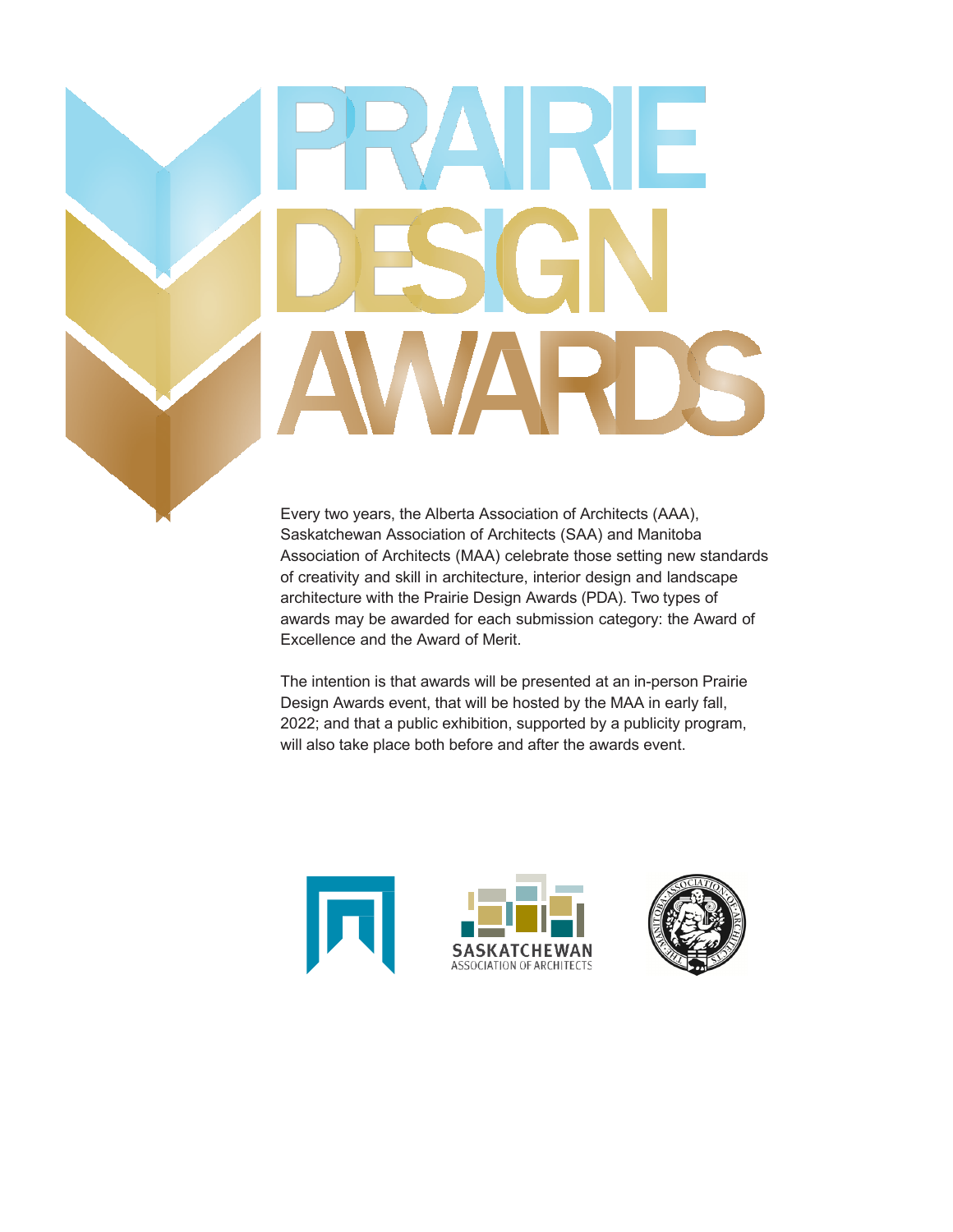

#### Submission Categories  $+$  Eligibility

Projects must be located in Alberta, Saskatchewan or Manitoba to be eligible. With the exception of the Student Work category, un-built work will NOT be adjudicated. Un-built work denotes work that is of a theoretical or conceptual nature that is not built, or work for a client that has not yet reached the final stages of construction.

#### 1. Recent Work

An open architectural category. Submissions of all scopes of architectural built work completed in the last seven years and having not previously won a PDA can be submitted.

*Eligibility: Architectural submissions must be designed by registered members of the AAA, SAA or MAA.*

#### 2.Interior Design

An open interior design category. Submissions of all scopes of interior built work completed in the last seven years and having not previously won a PDA can be submitted.

*Eligibility: Interior design submissions will be accepted according to the following criteria: Submissions must be designed by registered members of the AAA (architects and licensed interior designers), SAA, MAA, or registered or professional interior designers with the Interior Designers of Alberta (IDA), the Interior Designers Association of Saskatchewan (IDAS) or the Professional Interior Design Institute of Manitoba (PIDIM).*

#### 3. Landscape Architecture

An open landscape architecture design category. Submissions of all scopes of landscape work completed in the last seven years and having not previously won a PDA can be submitted. *Eligibility: Landscape architecture submissions will be accepted according to the following criteria: Submissions must be designed by registered members of the AAA, SAA, MAA, or registered members of the Alberta Association of Landscape Architects (AALA), Saskatchewan Association of Landscape Architects (SALA) or the Manitoba Association of Landscape Architects (MALA).*

#### 4. Small Projects

An open design category. Submissions of all scopes of built work completed in the last seven years and having not previously won a PDA can be submitted.

*Eligibility: Small project submissions must be designed by members of the AAA, SAA or MAA (including registered members, intern members or student members).*

#### 5. Student Work

An open Student Work Category. Submissions of all scopes of student projects (built or unbuilt) completed by one or more students, as part of an academic program in architecture, within the last seven years.

*Eligibility: Student work submissions must be designed by student members of the AAA, SAA or MAA and completed as part of their academic work, while enrolled in an accredited architectural program or enrolled in the Royal Architectural Institute of Canada Syllabus program.*

*Note: Projects under student work do not need to be located in Alberta, Saskatchewan or Manitoba to be eligible.* 

#### Submission Requirements

Entrants may submit as many entries as they wish in any of the categories in which they qualify. All entries will be submitted electronically and a separate entry form and relevant fee must accompany each entry.

Each entry must include the following, that will be made available **anonymously** to the jury:

- $\triangleright$  up to 20 files total relative to the project, based on the specifications which follow; and
- $\triangleright$  a Microsoft Word document containing a clear and concise description (500 words maximum) of the project and scope of work.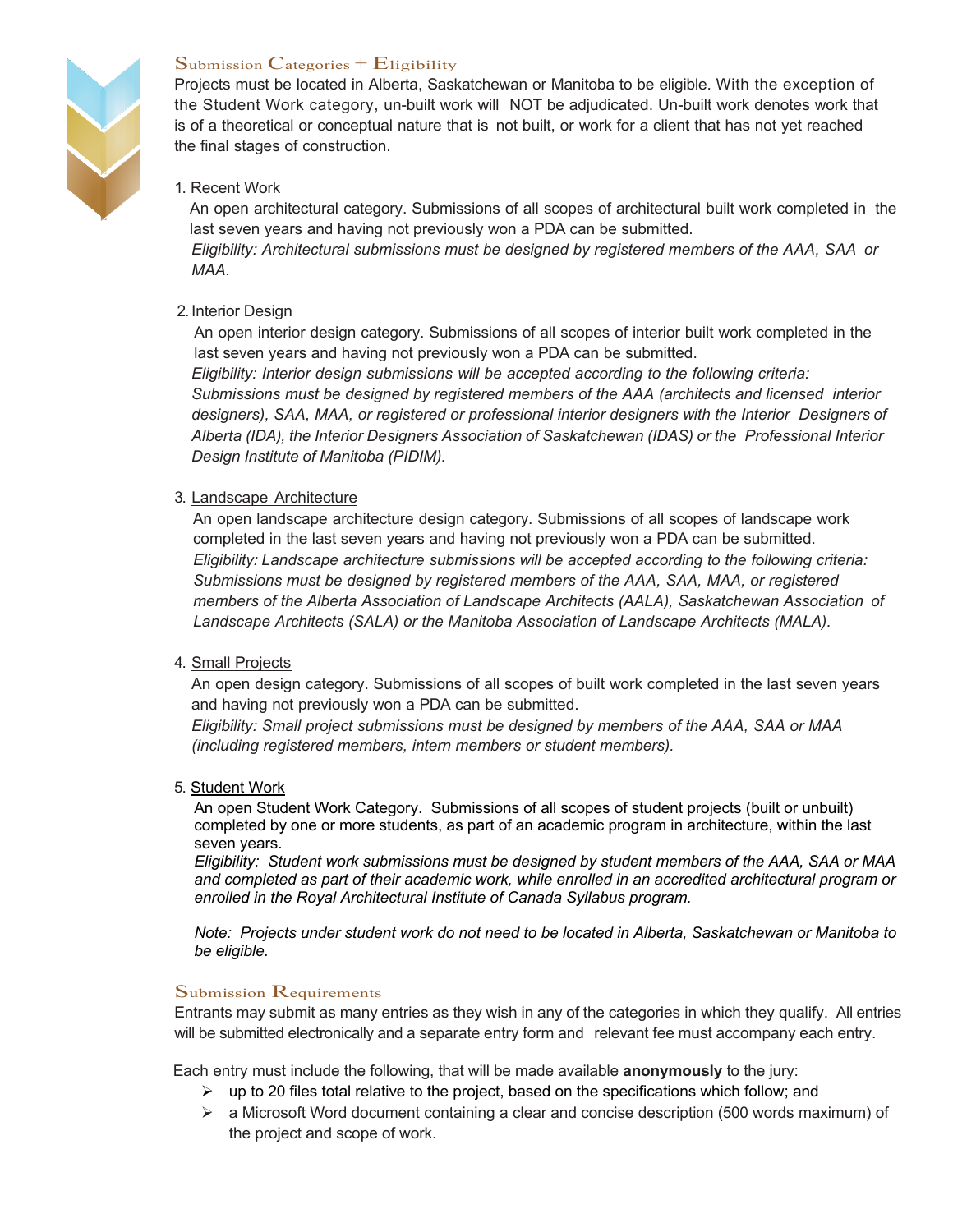#### **Specifications**

- $\triangleright$  Minimum image size 1000px x 1000px; Maximum image side 2500px x 2500px (max. width or height, images do NOT need to be square).
- $\triangleright$  Images must be submitted in either JPEG, TIFF, GIF, PNG, or PDF format. Images are for the purpose of **online viewing** only (print resolution is not needed).
- $\triangleright$  Suggested graphics include:
	- Site plans or imagery to communicate the project location and context;
	- Floor plans and/or building sections to convey layout, construction, volumes, etc.;
	- Project elevations, perspectives; and
	- Photographs of the project.
	- **•** Files should be numbered in the order that entrants desire information to be reviewed.
- $\triangleright$  To ensure anonymity, please be careful that the firm name does not appear on any documents submitted as part of the package of materials that will be uploaded and made available for viewing by the jury.
- $\triangleright$  No video-clips will be accepted.

#### Submission Process

The AAA, SAA and MAA are excited to launch the first fully automated submission process for the Prairie Design Awards; which will provide equivalent timelines, and deadlines, for all who participate – regardless of their own location or the location of the host jurisdiction.

Participants will need to have ALL information and required documentation readily available, at the time that the on-line entry form is initiated for each project.

For this reason, it is recommended that the on-line entry form (a copy of which is attached) be carefully reviewed, in advance, so that the full range of information concerning each project can be gathered and is readily available when the on-line entry is to be completed, including:

- $\triangleright$  All relevant firm and project information, including all credits, that will need to be entered into the on-line registration form;
- $\triangleright$  All [anonymous] files relative to the project (maximum 20), that will need to be uploaded at the same time; and
- $\triangleright$  The [anonymous] word document that includes description of the project and scope of work.

Payment will be required to complete each entry, but can be done either:

- $\triangleright$  Immediately following the submission of the on-line registration form; or
- $\triangleright$  Some other subsequent time, provided that payment of the invoice is completed before the final deadline for submissions.

#### Print Materials

Decisions have not yet been finalized, with respect to print materials. Please watch for further details.

#### **n**otes

- $\triangleright$  All submissions shall become the property of the associations.
- $\triangleright$  All images submitted will be used for the purpose of adjudication by the jury, as well as display on the PDA website and for distribution to appropriate design publications.
- $\triangleright$  All submissions will be screened to ensure they comply with submission requirements.
- $\triangleright$  The awards committee reserves the right to refrain from displaying work that does not meet display requirements or standards of quality required for public exhibition.
- $\triangleright$  The completed entry form and fee grants the AAA, SAA and MAA the right to display the work at any time and in any format. Credit for work will be provided when displayed or incorporated in association materials.

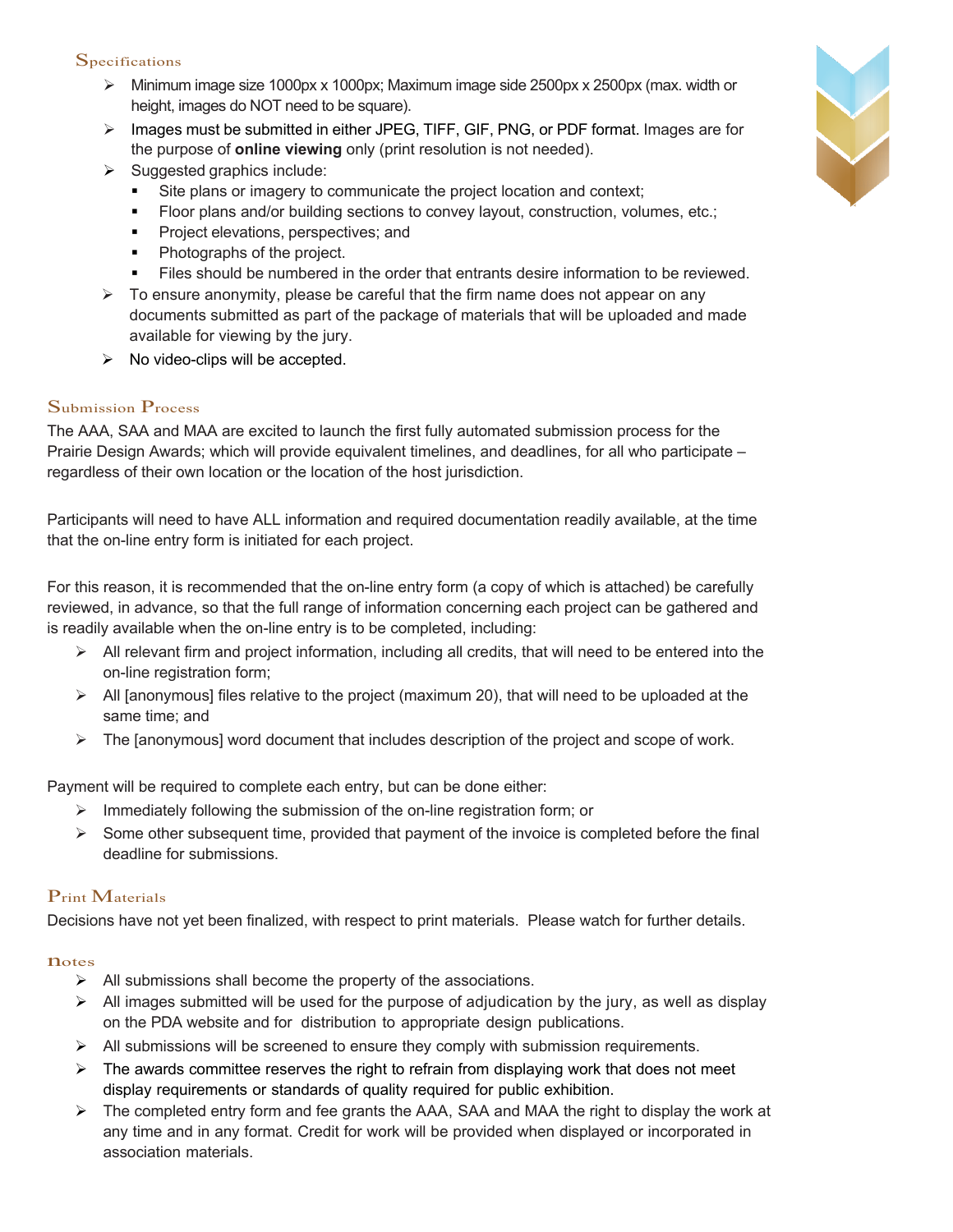

- $\triangleright$  The Jury in conjunction with the awards committee reserves the right to re-define the category for which a project is submitted, and/or combine categories of work where the volume of submissions warrants.
- $\triangleright$  The awards committee in conjunction with the AAA, SAA and MAA will not adjudicate work that does not comply with the Submission Requirements or Specifications. Submission fees for work that is found to be in contravention of the respective organization's rules, regulations or the provincial laws will not be refunded.
- $\triangleright$  Awards of Excellence and Awards of Merit will be given at the sole discretion of the Jury. Decisions formed by the Jury are final and may not be appealed. There is no limit to the number of awards that may be given. There is no guarantee that any award will be given.

#### Closing Date

Submissions and payment must be electronically submitted, no later than **12:00 Noon, CDT on Friday, June 24, 2022.**

All participants are encouraged to make their submissions a few days in advance of the final deadline, to ensure that the electronic upload and payment will be completed. The host jurisdiction ultimately has no control over any of any of the websites or platforms (for entry forms, file uploads and/or submission of payment); and there will be no extensions provided, should a particular entrant experience difficulty at a particular time.

#### **C**ontact

Questions about the awards can directed to Judy Pestrak, Executive Director of the MAA, at info@mbarchitects.org or 204-925-4620.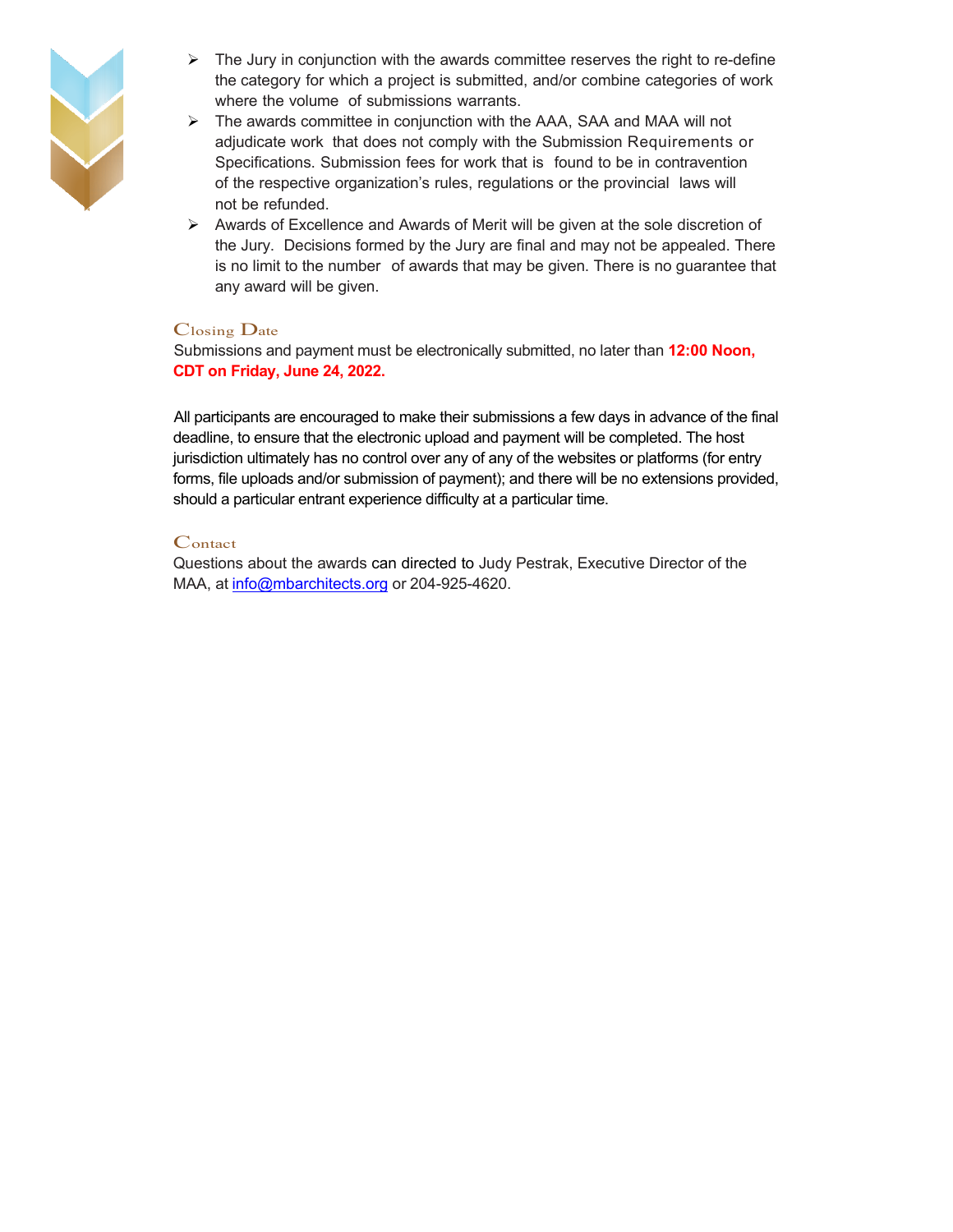



# 2022 PDA Submission Form

Fields marked with an \* are required

**STEP 1 MEMBERSHIP INFORMATION (VERIFICATION OF ELIGIBILITY)**

**Name of Entrant (Firm or Member/Intern/Student Name as applicable) \***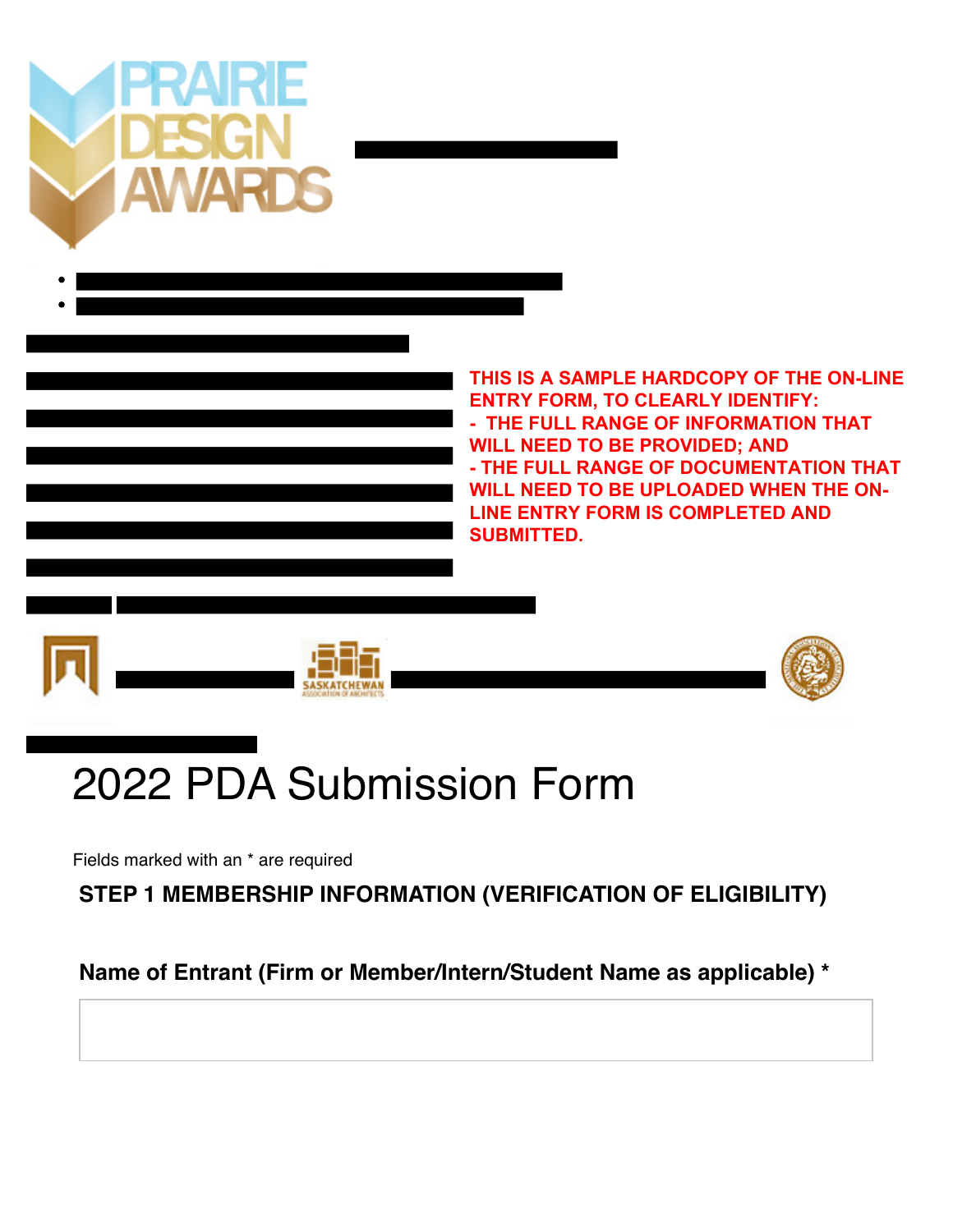#### **Select your Member Association relevant to this project/entry (only one can be selected) \***

Member of AAA

#### **Address \***

**City \***

#### **Province \***

- Select Province -

# **Postal Code**

**Contact Person Name \***

**Phone \***

#### **Email \***

 $\blacktriangleright$ 

 $\checkmark$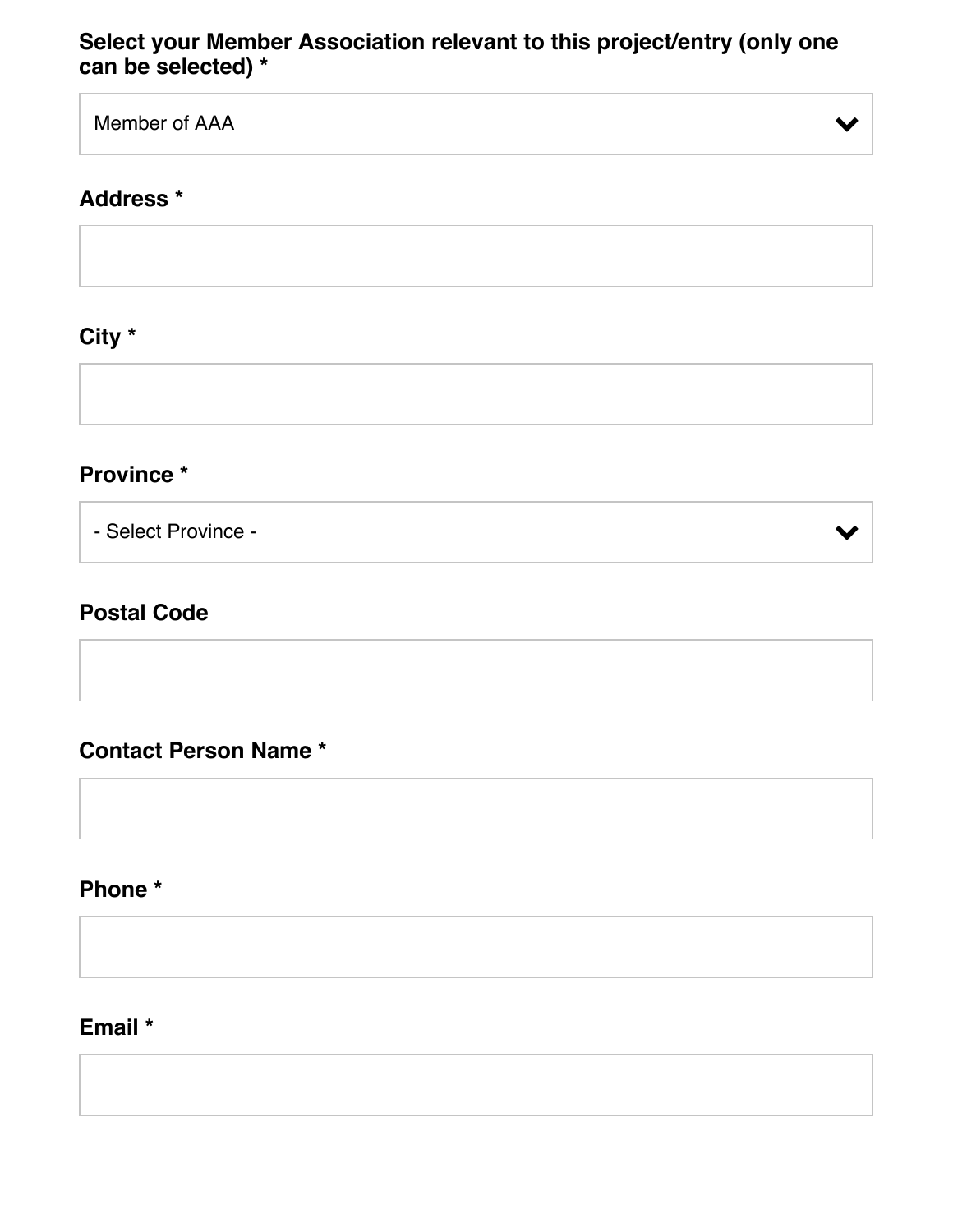# **STEP 2 CATEGORY AND PROJECT IDENTIFICATION CODE**

#### **Category \***

- **Recent Work (RW)**
- **Interior Design (ID)**
- **Landscape Architecture (LA)**
- **Small Projects (SP)**
- **Student Work (SW)**

# **Project Identification Code \***

5760827597

Your project's unique identifier that will be used to track this project is the two-letter category code followed by your project's ten-digit code (e.g., RW8911226994).

# **STEP 3 PROJECT INFORMATION AND CREDITS**

**Name of Project \***

# **Address of Project \***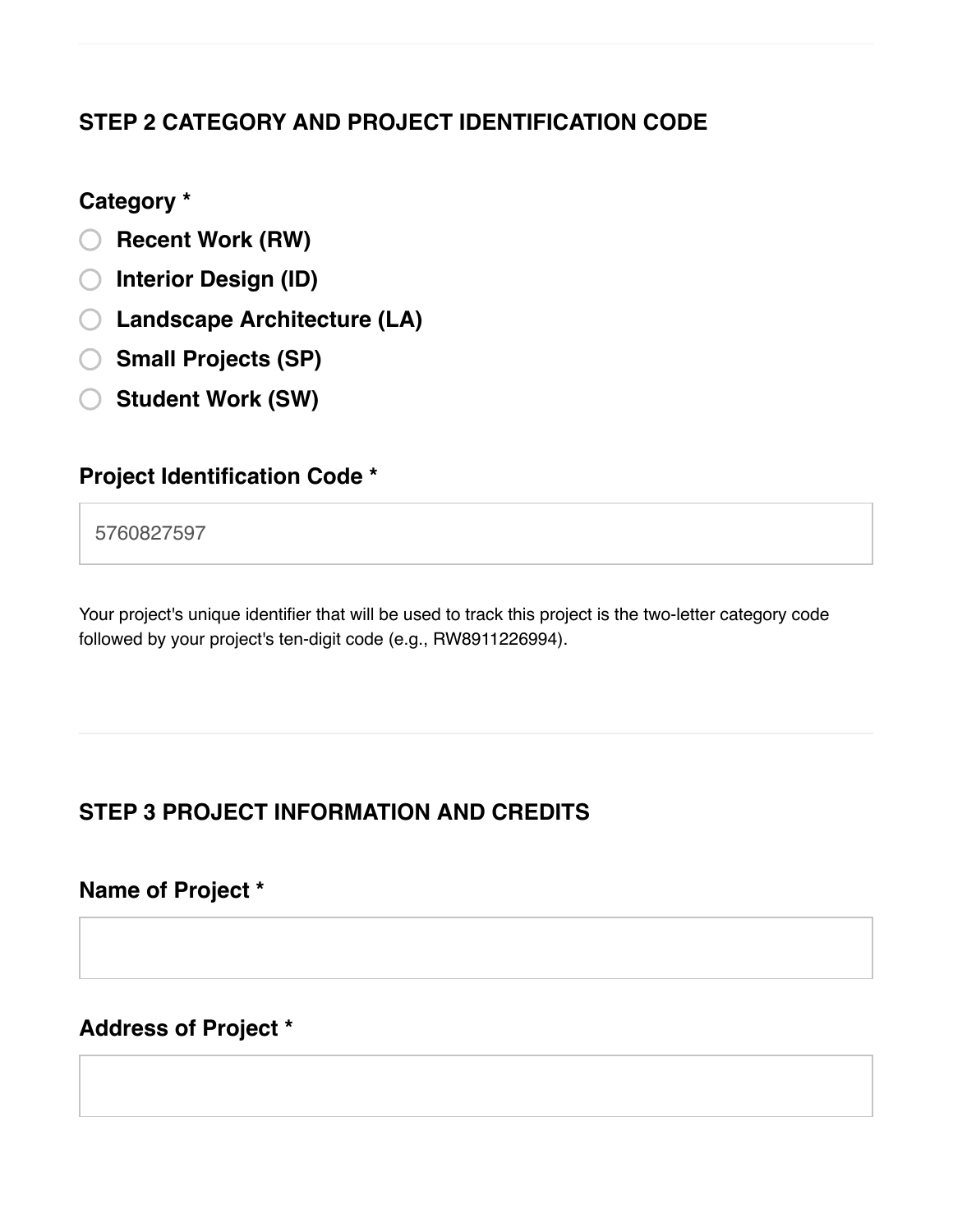# **Date of Completion \***

# **Prime Consultant / Designer of Record \***

Identify the applicable discipline/membership:

- **Architect**
- **Interior Designer**
- **Landscape Architect**
- **Intern**
- **Student**

**Additional Consultants**

#### **Architect**

**Interior Designer**

# **Landscape Architect**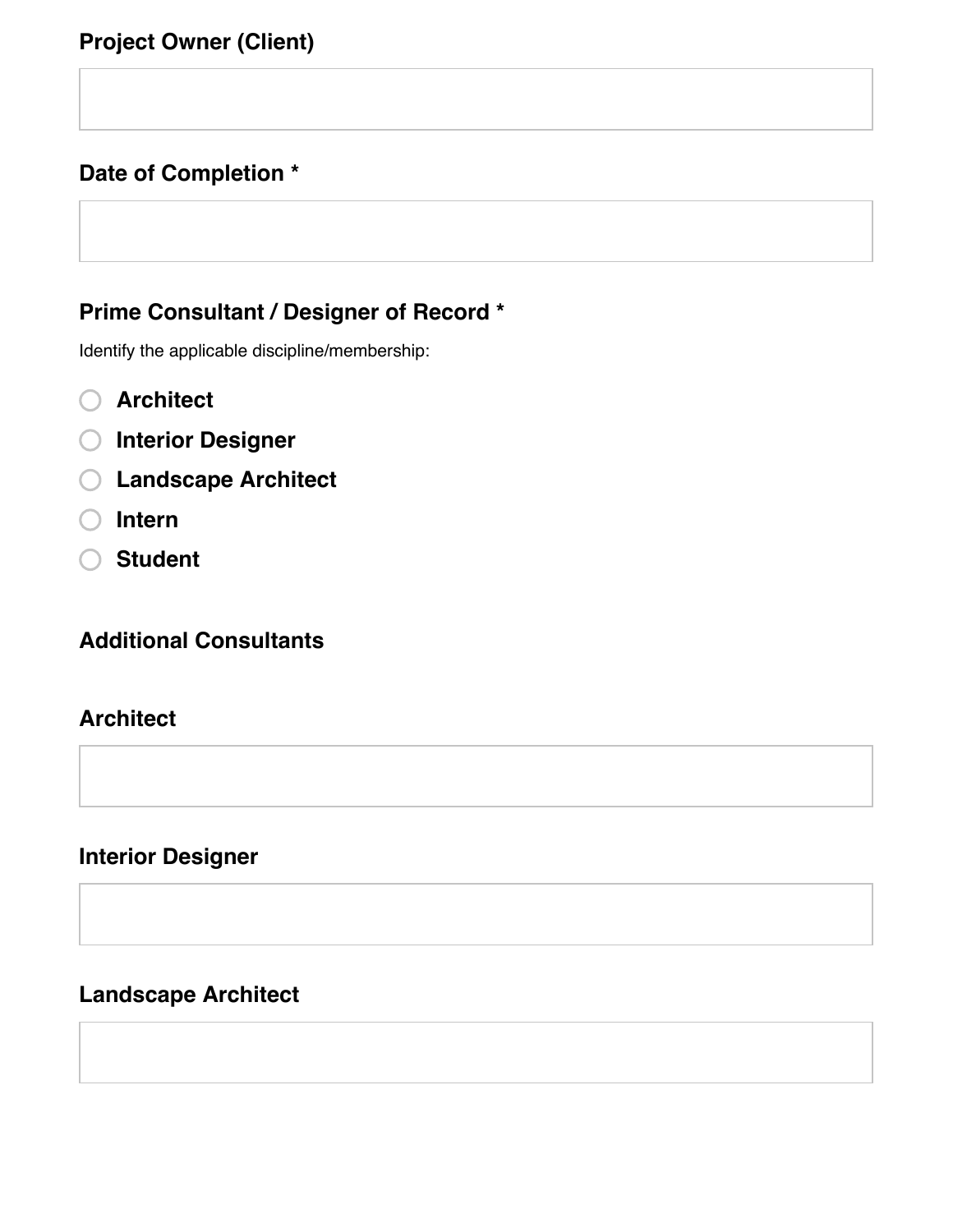# **Mechanical Engineer**

# **Electrical Engineer**

#### **Other Consultants**

(identify both the firm AND type of consultant)

#### **Contractor**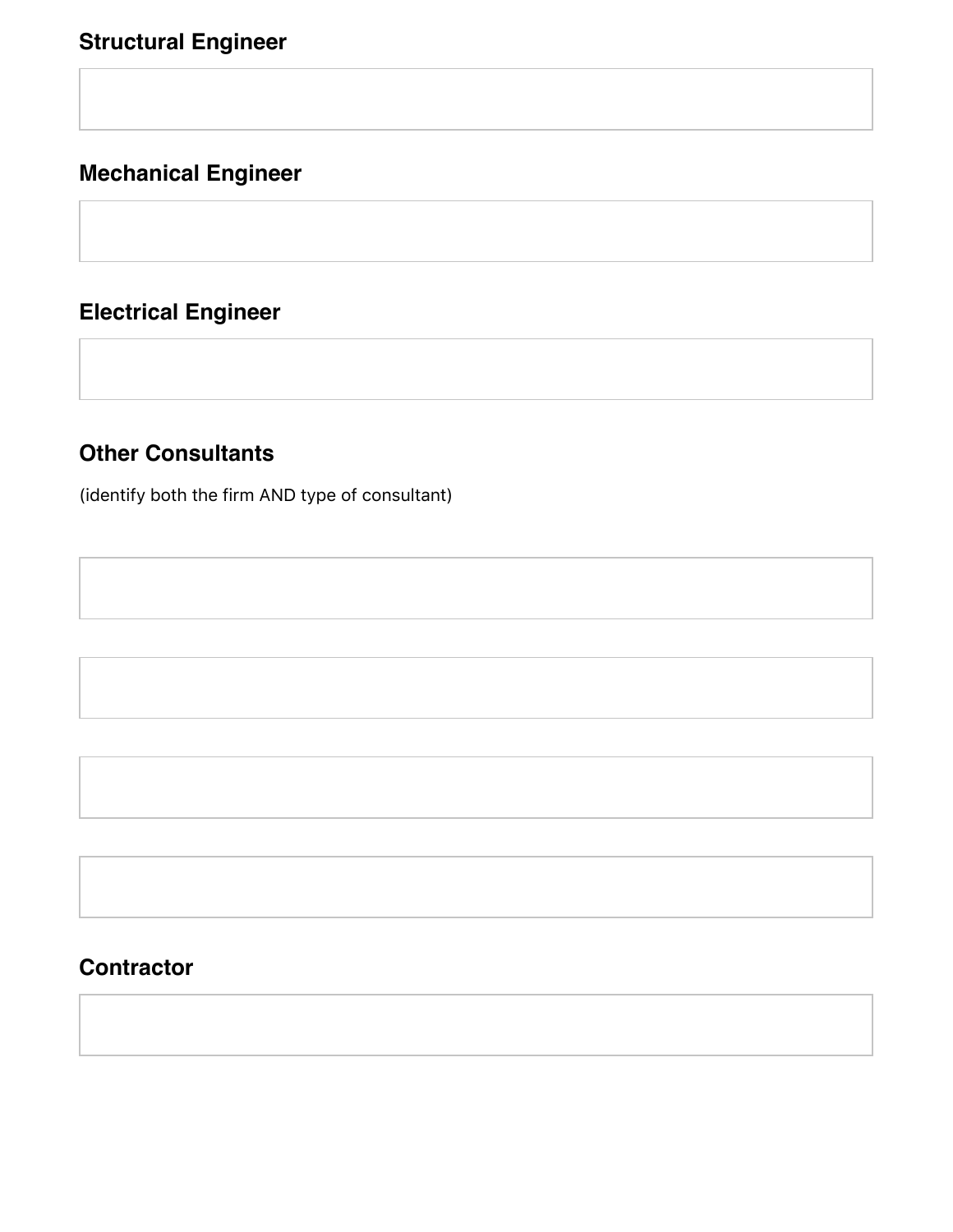#### **Photographer**

#### **Other**

# **STEP 4 SUBMISSION CHECKLIST**

Please refer to the current [Submission Criteria \(https://prairiedesignawards.com/submissions/criteria\)](https://prairiedesignawards.com/submissions/criteria) [\(https://prairiedesignawards.com/submissions/criteri\)d](https://prairiedesignawards.com/submissions/criteri)ocument to ensure you have included all components.

Failure to comply with submission requirements may invalidate your entry.

# **STEP 5 UPLOAD OF PROJECT FILES**

Maximum file size 25MB per file. Accepted file types: .jpg, .jpeg, .png, .gif, .tif, .tiff, .doc, .docx, .pdf

Image files should be no smaller than 1000px X 1000px and no larger than 2500px X 2500px (maximum width *or* height, images do *not* need to be square). Files will be for online viewing only (print resolution is *not* required).

To ensure anonymity and impartial judging, file names should not include any identifiers that indicate firm name. Failure to comply with neutral naming conventions may invalidate your entry.

*Note: Once the files have been uploaded and the entry submitted, this function can no longer be accessed – so ALL of your files must be included at this time.*